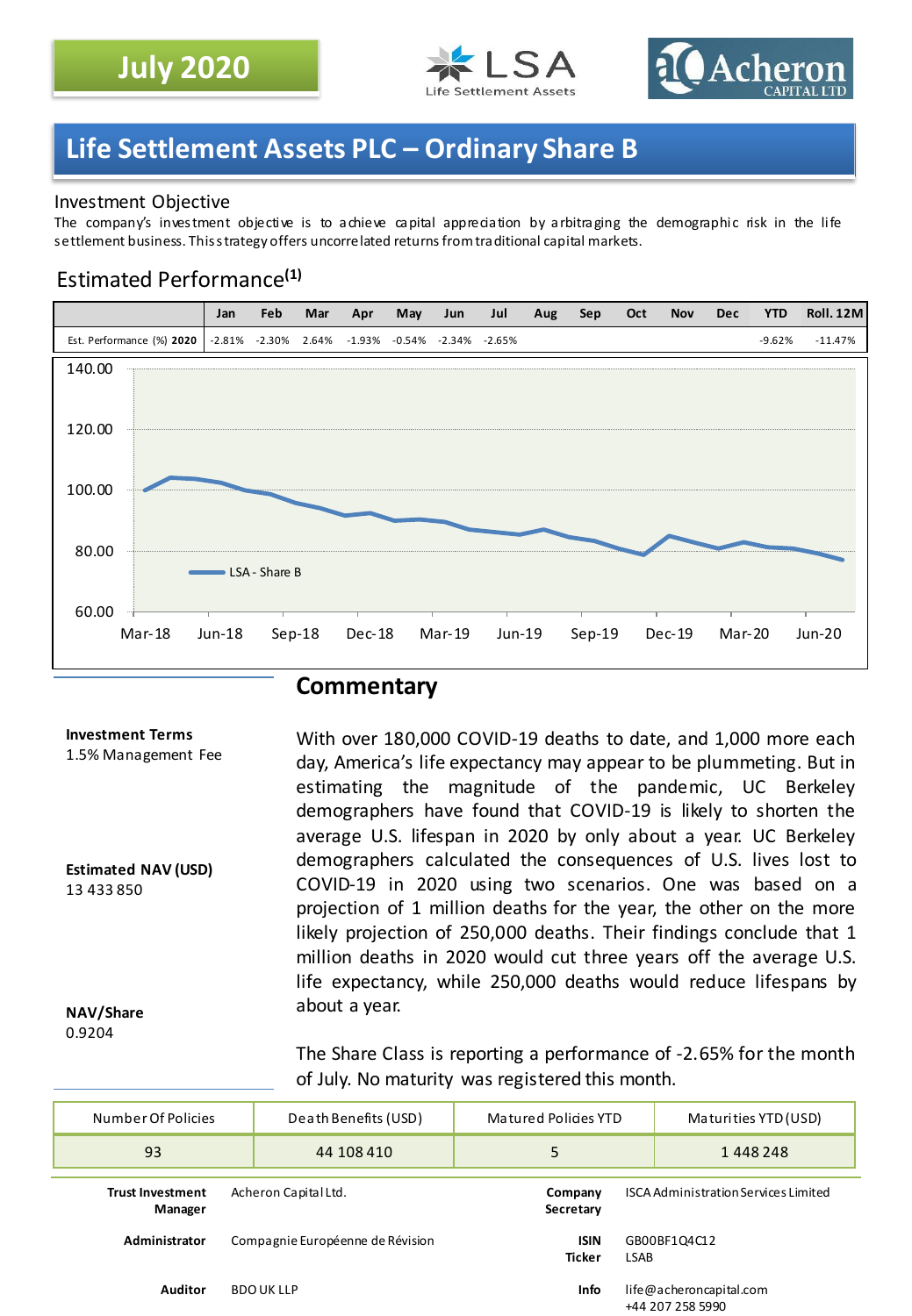## **July 2020**









**Distribution by Issue Date (Yrs) (3)**



#### **Maturities Since Inception (USD)**



\* Capital and/or dividend payment(s)

(1) 4 policies are survivorship, adding up 4 insureds.

(2) Indicates the available face amount to LSA which is a fractional interest of initial face amount.

(3) Distribution by issue dates reflects the time since the life insurance policy was issued.

Source of Data: Acheron Capital Ltd unless otherwise stated.

### **Distribution by Insurance Company**